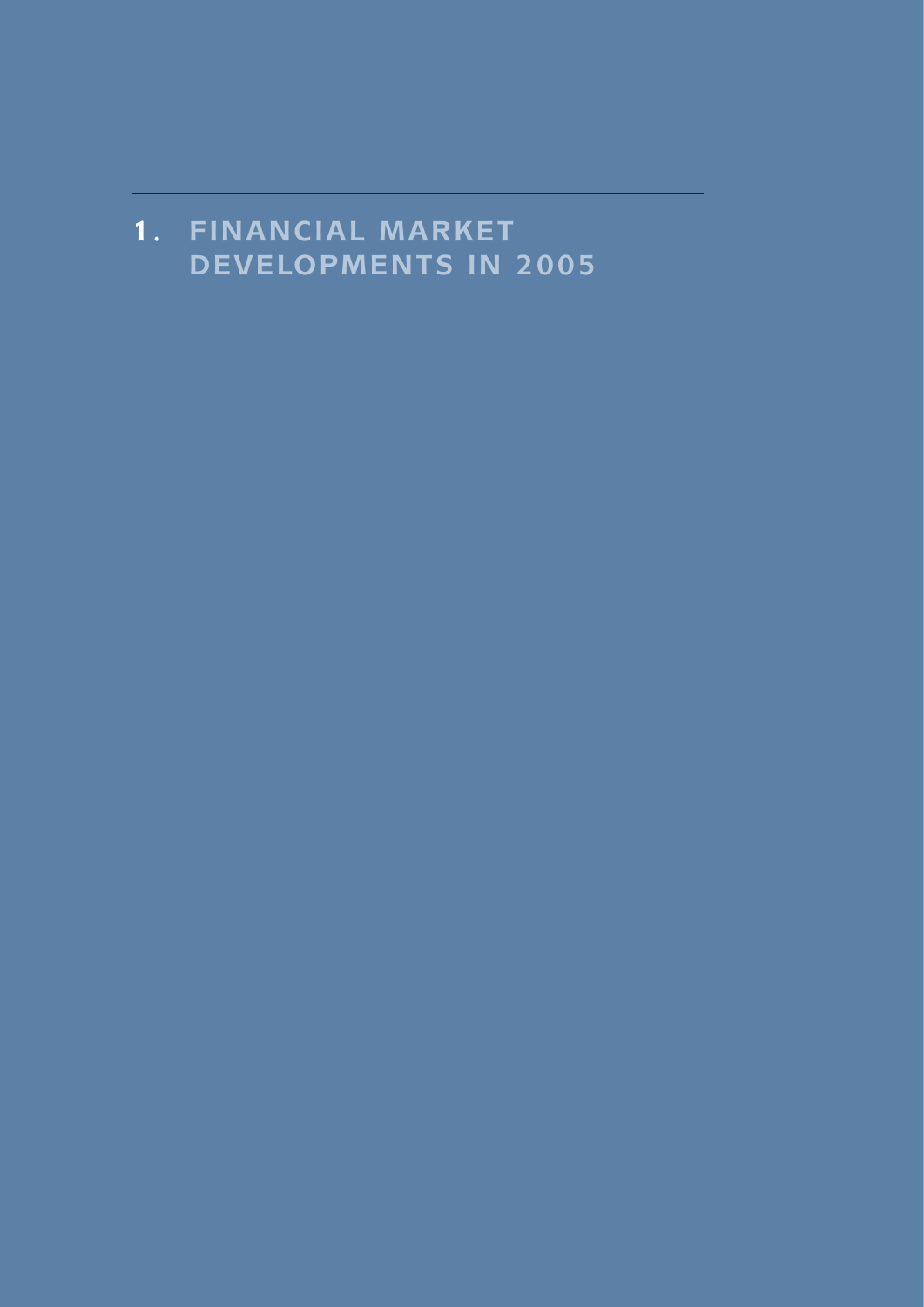# 1 FINANCIAL MARKET DEVELOPMENTS IN 2005 10

| 1. | Financial market developments in 2005 |                                                  | 10                |
|----|---------------------------------------|--------------------------------------------------|-------------------|
|    | 1.1                                   | Money Markets                                    | $12 \overline{ }$ |
|    | 1.2                                   | Foreign Exchange Markets                         | $12 \overline{ }$ |
|    | 1.3                                   | <b>Bond Markets</b>                              | 13                |
|    | 1.4                                   | Credit Markets                                   | 14                |
|    | 1.5                                   | <b>Equity Markets</b>                            | 15                |
|    | 1.6                                   | Commodity markets                                | 16                |
|    | 1.7                                   | Summary of financial market developments in 2005 | 17                |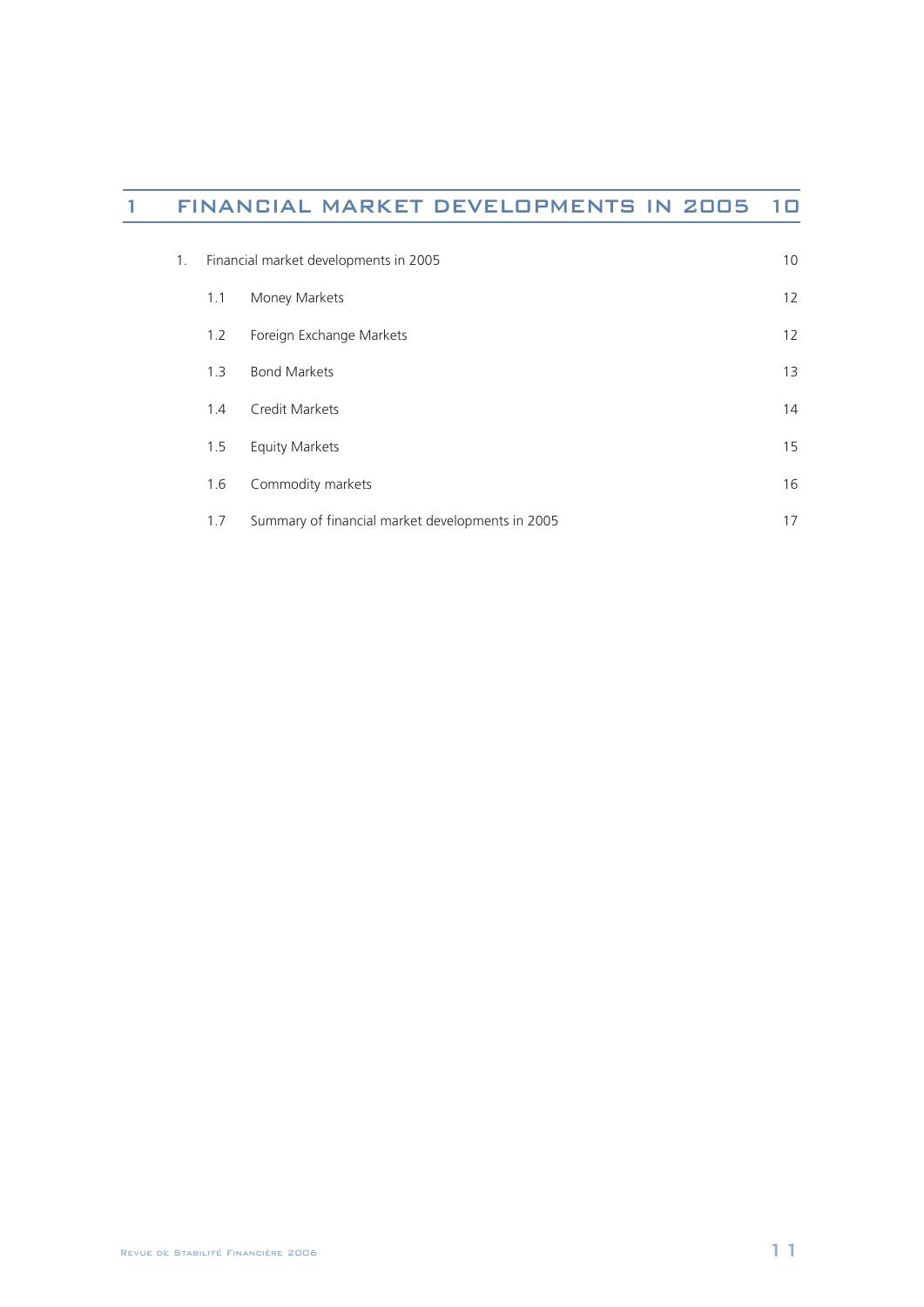## **1.1 Money Markets**

In December 2005 the ECB raised the minimum bid rate by 0.25% to 2.25%, ending a period of no change in the level of monetary policy rates interest rates since June 2003. An improving economic outlook and upward revisions in forecasted inflation rates supported this move. From the standpoint of financial stability the general conditions in money markets remained favourable. Market participants had no difficulties to access short term funding, spreads between EONIA swap rates and cash markets remained tight, a sign that liquidity conditions remain favourable. Repo markets by now are the largest money market segment, implying a reduction in counterparty risks. Spreads between repo rates and unsecured interbank money market rates have also remained very low across all short-term maturities.

The Fed has continued its mission to return money market interest rates to neutral against a background of continued economic growth. The Federal Open Market Committee (FOMC) increased interest rates gradually by 25 basis points at each of its meetings and by the end of 2005 the target rate has been raised 13 times in total to a level of 4.25%. Some degree of concern on counterparty credit risk as expressed by the Ted spread was evidenced at the time of the downgrades of GM and Ford, but these fears quickly evaporated suggesting a robust financial position of the main counterparties in the US money markets. But heightened sensitivity to interest expense in a highly levered finance-based economy like the USA seems to be a logical consequence of the Fed action.

The Bank of Japan left monetary policy unchanged in 2005. Despite a clear turnaround in macroeconomic data, Japan remained most vulnerable to the adverse impact of higher interest rates or slower growth. Government debt/GDP is running in excess of 150%, and the deficit remains above 6 % of GDP. This is not a backdrop for an aggressive tightening by the BOJ and therefore the removal of the zero interest rate policy and quantitative easing is expected to take longer. Policy makers are expected to move cautiously, which should be good news for global market stability. The 'carry trade' has funded a lot of speculative positions over the Japanese market and therefore any change is bound to have some liquidity impact.

# **1.2 Foreign Exchange Markets**

As policymakers have globally embarked on a gradual removal of monetary policy stimulus, markets try to decipher which implications lower global liquidity could

have on the economy and on investor attitudes towards asset classes. Higher interest rates are bound to lead to a reduction in excess liquidity and could equally lead towards an increasingly discerning attitude towards the relative merits of currencies in both major and emerging markets, with a positive interest rate differential no longer being a guarantee of out-performance. High levels of global liquidity have fuelled risk appetite and chase for yield keeping the 'carry trade' in favour. Several currencies continued to benefit in 2005 from the 'carry trades', the investor base for emerging markets continued to broaden. Among emerging market currencies, the Brazilian Real outperformed, supported by strong inflows and improving economic fundamentals. Carry trades are now at risk of being squeezed from both sides, the rates of return in high yielding currencies declining and the increasing funding costs. A general decline in yield appetite could make foreign exchange investors more selective towards market fundamentals and lead to an exit from some high yielders.

In 2005 the US current account deficit reached a record high of over \$ 700 bn, or 6.5% of US GDP, but opposite to 2004 and the expectations of market participants the value of the dollar did not slump in 2005, nor has the USA slipped into recession. The further widening of the current account deficit, which in the previous years got centre stage was dropped from the analysis. The interest rate and growth differential were cited as the most important factors to explain the strength in the USD against major international currencies and the role of hedge funds in this equation was not ignored. Since the Fed began to raise rates, the dollar strengthened. As seen partially in the composition of US Treasury TICS data, lower capital inflows from Asian central banks have easily been compensated by inflows from other private investors. Oil exporting countries recycled more petrodollars due to the windfalls from substantially higher oil prices, providing support and stability to the USD. OPEC oil revenues totalled \$ 430 bn, up 27 % from 2004 and the BIS reported a sharp rise of dollar deposits as a result of the rise in US interest rates. The repatriation of corporate profits from US companies, which has accelerated as a result of the Homeland Investment Act, was given as an additional explanation.

As a function of a strengthening USD, the Japanese Yen and the EUR weakened despite improving economic fundamentals. The JPY continued to weaken and was down by 15.7% on a real effective basis over the past year and down 13.9% against the dollar, a startling decline for the currency of a country that has a persis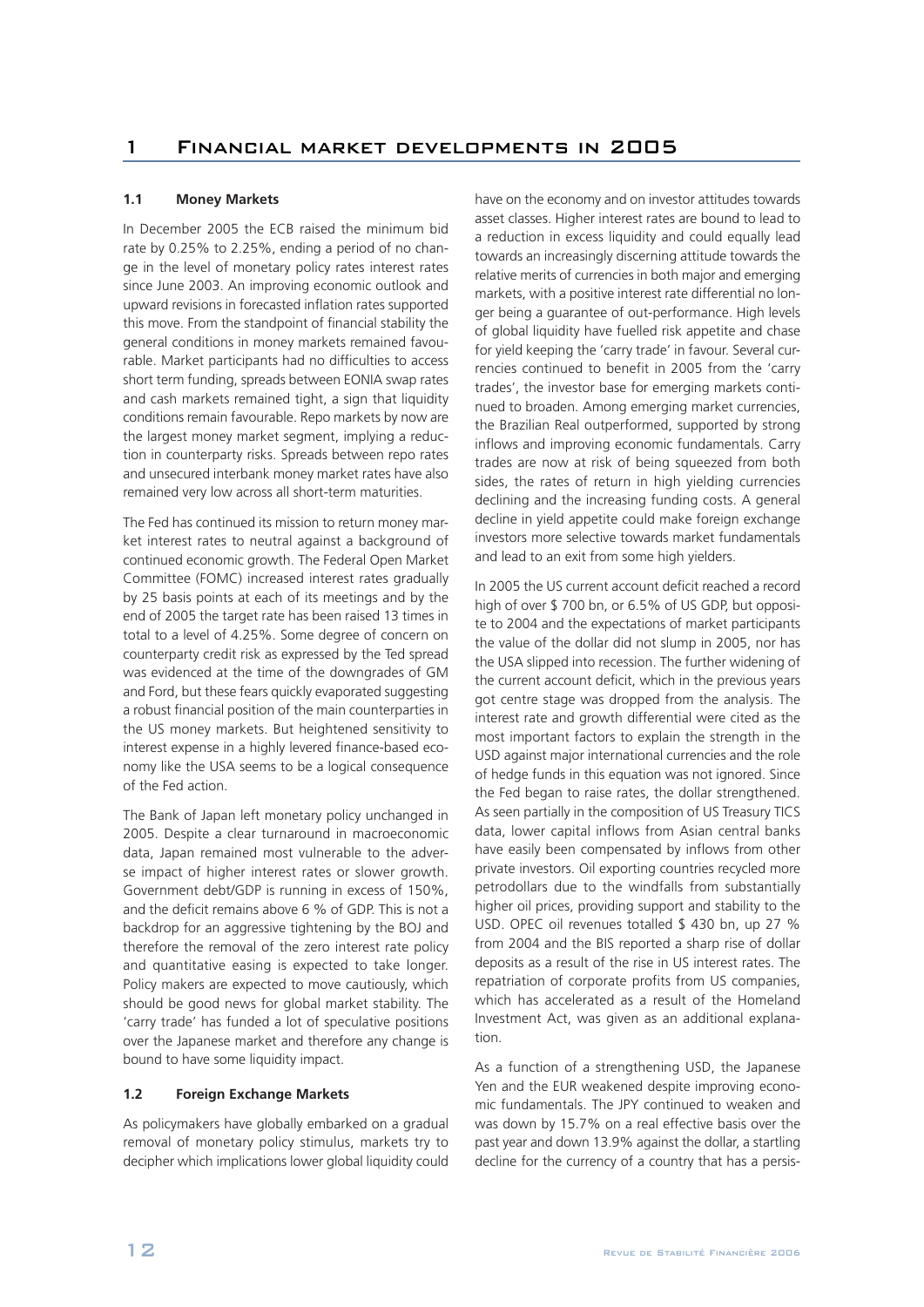tent current account surplus (estimated at USD 146 bn). This deprecation occurred in the face of generally good economic data, a strong equity market (+36% in YEN terms) and earlier positive developments on the political front. High oil prices, a declining trade surplus, capital outflows from Japan provided some justification for the decline. However the currency's low yield remains the largest culprit as this encouraged non-resident fixedincome investments carry trades. With interest rates at zero the JPY continued to be used to finance many speculative investments. As a result of the strengthening economic outlook and also due to growing inflation risks, the ECB matched the hawkish rhetoric of the Fed in the second half of the year, helping to limit the damage on the EUR from more aggressive US interest rate expectations. Going forward the dollar will not necessarily decline, especially if US economic growth remains robust. However as the interest rate story becomes less attractive, the current account deficit of the US could return to the forefront of investors' minds.

The long-awaited Chinese FX regime change occurred in July 2005. China revalued by 2.1% and shifted its FX policy management from a dollar-peg to a more flexible managed floating system on a basket of currencies. Ultimately this move did not have a large market impact neither on the USD nor on the US Treasury market. Towards year-end China's foreign reserves continued to rise sharply by a further \$ 50 bn to \$ 819 bn and China is on course to overtake Japan as the largest holder of reserves. This will maintain pressure on the Chinese authorities to allow faster appreciation of the renminbi in an economy that continued to grow by 9.8% in 2005. But this small step should help some rebalancing between the Chinese and the global economy. For China it adds a market-oriented tool to the inefficient administrative controls now in use to manage the economy. It should also mark a step in reducing the huge accumulation of savings in Asia that have distorted international trade and investment and has its counterpart in the huge US current account deficit, a helpful step in curing some of the global financial imbalances, which can trigger crises if left unchecked.

With the international mobility of capital, positive and negative current account balances are a natural consequence, reflecting the different time preferences of savers and consumers and different international investment opportunities. The dollar has been able to withstand structural pressures from a rise in the current account deficit, allowing interest rates to dominate as the key driver. Many new academic theories have been developed of late to put the issue of the deficit into context. Some have questioned if the statistics used to measure savings, consumption and investment are correct. Others have highlighted the appeal of US investments to explain the flow of capital (Cooper 2005), differing demographic structures and the higher market share and economic importance of the USA. Nevertheless, the simplest statistic to measure – the balance of trade- shows a deterioration in the deficit over the past 10 years and cannot be rationalised away completely. These imbalances remain large and persistent and still represent a risk factor for disruptions in global foreign exchange markets, the global economy and financial stability.

#### **1.3 Bond Markets**

The global liquidity and low official rates still served as an anchor for longer term yields. Excess capital and globally high savings continued to sponsor the search for yield. Global yield curves have flattened or even have started to invert like in the US towards the end of the year. Trades to benefit from flattening of the yield curves (two-ten year spread) were most popular and had a dynamic of their own. At the same time the slope of the swap curve further compressed. Carry trades have remained popular. Despite the removal of monetary policy accommodation and strong macroeconomic fundamentals the historical low level of long-term interest rates in bonds continued to prevail, a situation that was not completely expected in a low interest rate environment. Several structural factors to cite a few, continued to keep demand intact for long-term investments in bond markets: The excess supply of savings as a result of the low level of investment; a reduction in the inflation risk premium as a result of central bank predictability and credibility; Asian central banks continuous reserve accumulation; institutional investors (pension funds, insurances) portfolio switches from equities to bonds partially as a result of regulatory and demographic developments.

In the euro area fixed income markets, the long term yields reached a historical low close to 3.0% in September in the aftermath of Hurricane Katrina and concerns that a rise in oil prices could have a negative impact on economic growth. Euro area long-term rates subsequently went back to a level of 3.5%, which has been the level prevailing most of the year. The euro area yield curve also flattened but remained relatively steeper than the US curve, which almost inverted. The focus on growth rather than inflation remained globally a dominant theme and explains a substantial decline in real long-term interest rates in 2005.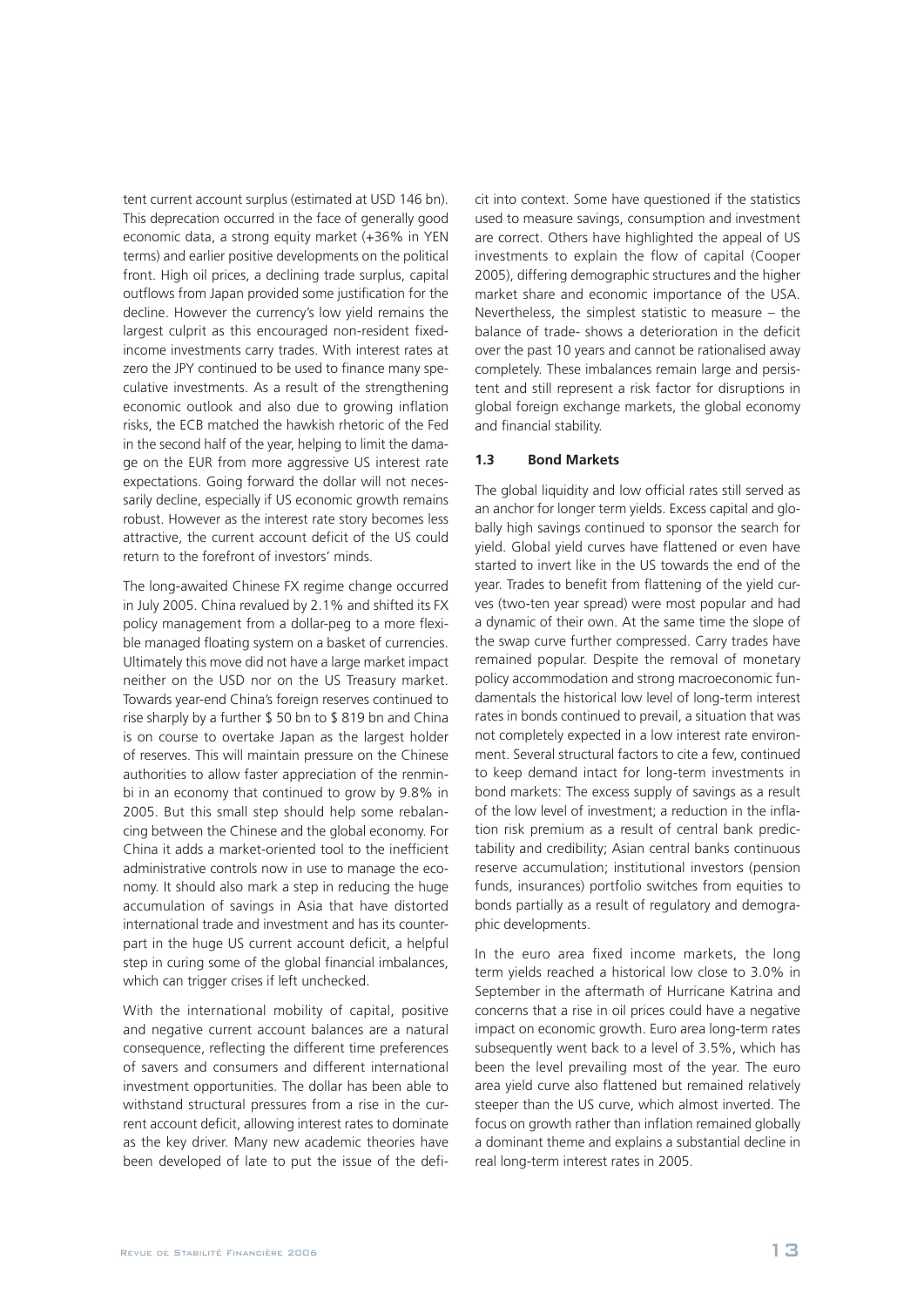The volume of trade in emerging market debt instruments hit it highest level since 1997 before the Russian and Asian crisis, reaching \$5.485 tn. But opposite to 1997, where most of the trading was in local market instruments, this time 48% of the trading was in Eurobonds. The low level of long-term rates in itself has increased demand for higher returns in higher risk bonds and other types of investments. The investor base has broadened and strategic long-term investments e.g. from pension funds were observed. Emerging market bond spreads have tightened to record levels on search for yield but also on improving fundamentals like active debt management and debt reduction. All in all, emerging markets have proven remarkably resilient to a variety of shocks. Nevertheless some emerging market countries with weaker fundamentals are vulnerable to an increase in international risk aversion.

More investors focused on employing leverage and alternative investments to enhance performance. As a result, the yield spreads between government bonds and spread products in the credit markets continued to narrow further.

#### **1.4 Credit Markets**

The tight credit spread environment, which started in 2002 continued to prevail for the major part of the year. Over the last years the corporate bond markets have benefited from the hunger for yield in an environment of global ample liquidity and low real interest rates. Solid macroeconomic environment and financial innovation have contributed to a low risk premium. Whilst corporate bond spreads reached historical lows in early 2005, spreads widened only shortly in the aftermath of some volatility in Q2 2005 on concerns about GM and Ford. But after a short episode of stress the broad credit indices remained confined to relatively narrow trading ranges, both in cash and CDS markets. Actual volatility and measures of forward-looking volatility, implied from options have remained low for most of the period. However, spread dispersion has been steadily on the rise, idiosyncratic risk has been a predominant market feature. Against a backdrop of heightened event risk, following the GM and Ford downgrades and difficulties in the airline sector, some outperformance of financials, perceived as a 'safe-haven' versus corporates could be observed. But even within corporate bond markets, half of the issues still tightened, highlighting an asymmetry of risks and a need for selective approach. Despite a relatively strong earnings cycle, spreads have widened for issuers whose leverage has increased significantly due to either debt financed M&A or LBOs. The 'valua-

tion stretch' within the market rather than a broadbased re-pricing of credit spreads has been observed.

The corporate balance-sheet repair has been a supporting element over the last years, but there are some indications that this pace has slowed down and that the corporate earnings cycle is turning. A further removal of liquidity and a rise in the real short-term riskfree interest rate could lead to some more pronounced differentiation of spreads, especially in lower quality issuers. Corporate earnings have been well in line with expectations, companies have strong balance sheets and this kept credit spreads in a tight range. It is a crucial question if the quality of corporate debt, which so far has remained high, could deteriorate in 2006 if liquidity is further withdrawn.

Implied default rates remain extremely low. S&P reports one single default only in European corporate debt, the lowest figure since 1998. But looking ahead, global default rates in the corporate sector for non-investment grade issuers should rise from a low 1.9% in 2005, according to Moody's outlook due to a substantial rise of issuance in speculative grade debt which started three years ago. But, those defaults are still expected to remain below the historical average of 5%.

New products and different players have changed the conditions in the corporate bond market. In the past five years, there has been a massive growth in credit derivatives, CDOs and CLOs. The global market of credit default swaps (CDS) has grown nearly five fold in 5 years to an estimate of \$6.200 bn (source: Morgan Stanley), which allowed investors to gain significant exposure to credit markets. The smooth behaviour of the corporate bond markets can also be partially explained by the impressive developments of credit derivatives. The credit derivatives markets have certainly helped cash bond markets to become more resilient to adverse market events like those observed in 2005. So despite global debt outstandings of \$ 453.1 bn , the downgrades of Ford and GM did not cause major, long lasting ripple effects. But at the same time it became apparent that the changes in credit risk transfers have impacted linkages between CDOs, corporate bonds and credit derivatives markets. In the credit derivatives market some operational challenges were witnessed with the confirmation backlog issue. Furthermore some difficulties to gauge the real extent of counterparty exposure (the assignment issue) caused some concern for financial stability. In the credit derivatives market the pricing dynamics have undergone changes and the potential of liquidity squeezes and price dislocations have not disap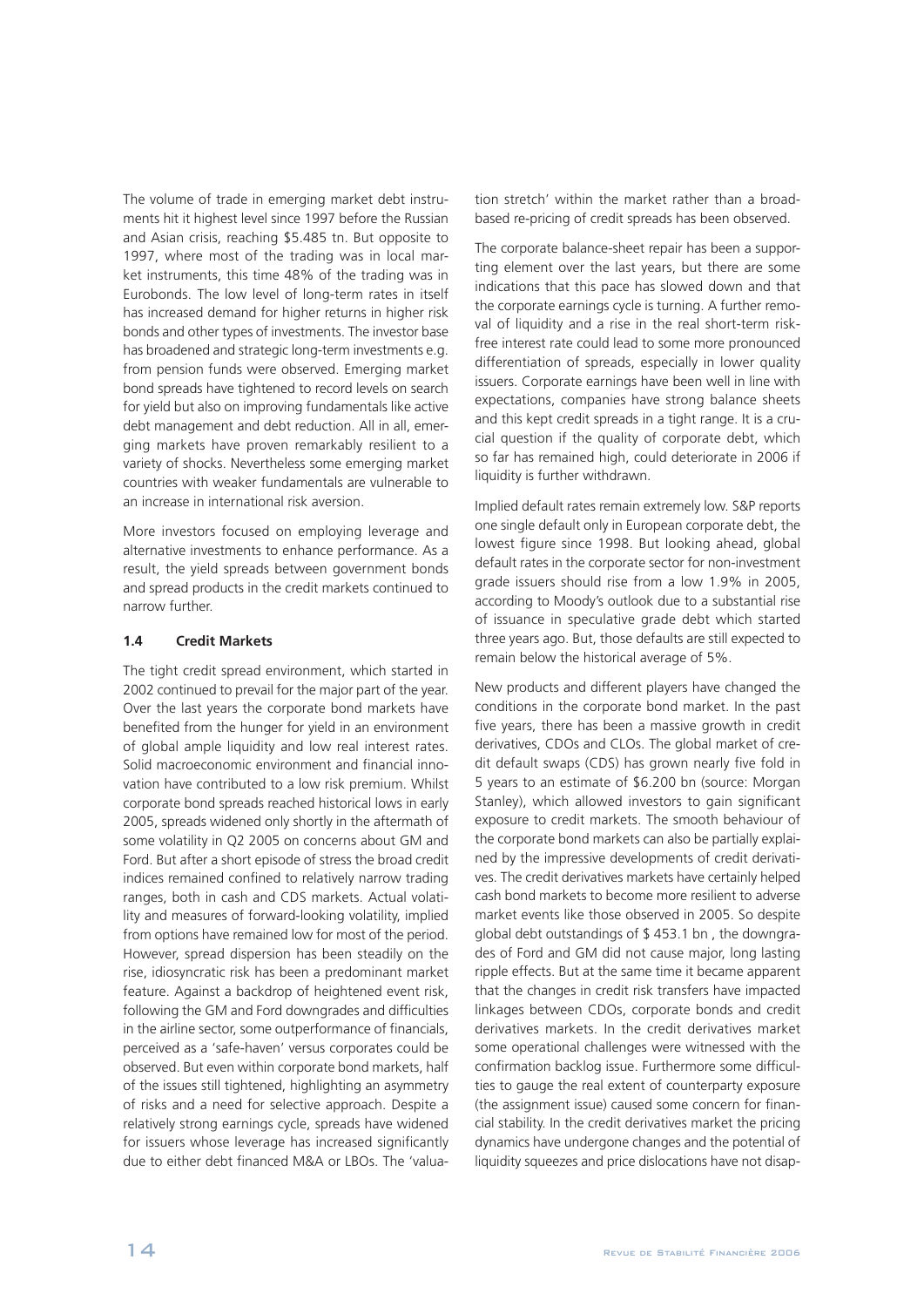peared. The potential for new channels of contagion in the financial system in a crisis situation should not be forgotten.

An increased participation of hedge funds in all segments of credit markets has added liquidity. Net investor inflows into hedge funds have remained strong in the context of search for yield whilst performances have been relatively weaker in the recent past. Several financial market players are increasingly active in innovative instruments that embed leverage and which may prove illiquid in stressed market conditions. Despite an apparently smooth reaction to recent idiosyncratic events, unanticipated large defaults could still cause a general repricing of risk, irrespective of innovative markets and instruments. A general reduction in risk appetite could limit the ability of economic agents to continue stabilising credit conditions.

The amount of available risk capital for proprietary trading desks and hedge funds seems to be a potential source of liquidity provision in stressed market conditions and has been perceived as a stabilising influence in several episodes over the past years. Even though the inflows into hedge funds have slowed as a result of lower performances, hedge funds have grown to more than a \$1 tn under management and now account for a third of trading volume and are an important provider of liquidity in many markets. Hedge fund leverage is reported to be still lower than a few years ago, but a long period of low volatility may have led some to increase leverage in the search of return. An amplification of volatility or bigger disturbances cannot be excluded in the future. Caution is justified given the size of structured/leveraged credit risk and given that the underlying models used to construct/hedge these leveraged credit products have yet to be properly tested in a storm.

Regulators need to ensure that efficient risk management and credit standards are observed by financial institutions to avoid spillover effects of eventual large market corrections or disrupted market conditions. Chairman Greenspan, in a speech in May 2005 titled 'Risk transfer and Financial Stability' noted that *'the rapid proliferation of derivate products inevitably means that some will not have been adequately tested by market participants.'*

# **1.5 Equity Markets**

The increase in prices that began in 2003 did continue in 2005 and major equity markets gave decent returns in a still strong economic context and despite

some unfavourable fundamentals like rising commodity markets. The FTSE World index (in dollars) has climbed about 10% in 2005 and is within 8 % of its March 2000 high point. Japanese and emerging equity markets have been outperforming other mature markets and they were the asset classes with the highest returns next to oil and gold investments.

A 'Goldilocks scenario' whereby the world seems to be able to generate growth without inflation seems to be anchored in perceptions of market participants. In the late 90s, the driver of this trade-off of better growth/ inflation was technology. Nowadays the emergence of China, India and Eastern countries as global players, lowered the costs for the corporate sector in the rest of the world. The valuation of equities (P/E ratios) in the largest markets was lower than in recent years and near their long-term average and provides a basis for further investor interest. As investors' appetite for short term return is back and needs to be satisfied, share buyback programs more than doubled in value and continued to be a supportive element for equity markets. Value sectors continued to outperform growth sectors. Volatilities in stock markets have remained exceptionally low. Sound economic fundamentals and international diversification of equity holdings continued to bolster financial stability.

The merits of globalisation have allowed US corporate profit margins to remain at a 35-year high, mostly via substitution of lower-cost overseas labour and production costs. Over the last ten quarters the profit growth has been in excess of 10%. If this trend will be continued in 2006 that will become the longest ever sustained acceleration in corporate profits. Nevertheless, record levels of share buybacks also have inflated the strength of earnings as companies return much of their excess cash to investors. Profit growth has also been robust in Europe and improved by 6.8% for the Eurozone and 9.5% for corporate Germany (source ABN). The weaker euro helped the region's export sector and contributed to higher output. European equity markets outperformed Wall Street by 15% in local currency terms and the European price/earnings ratios continued to look more attractive for investors.

But there are several other reasons why a correction in stock markets cannot be excluded. With globalisation came disinflation, which limits pricing power, and companies could face more pressure on return at some stage. We might be close to a peak in the profit cycle, which by definition would induce greater equity market volatility. Several long-term strategic investors like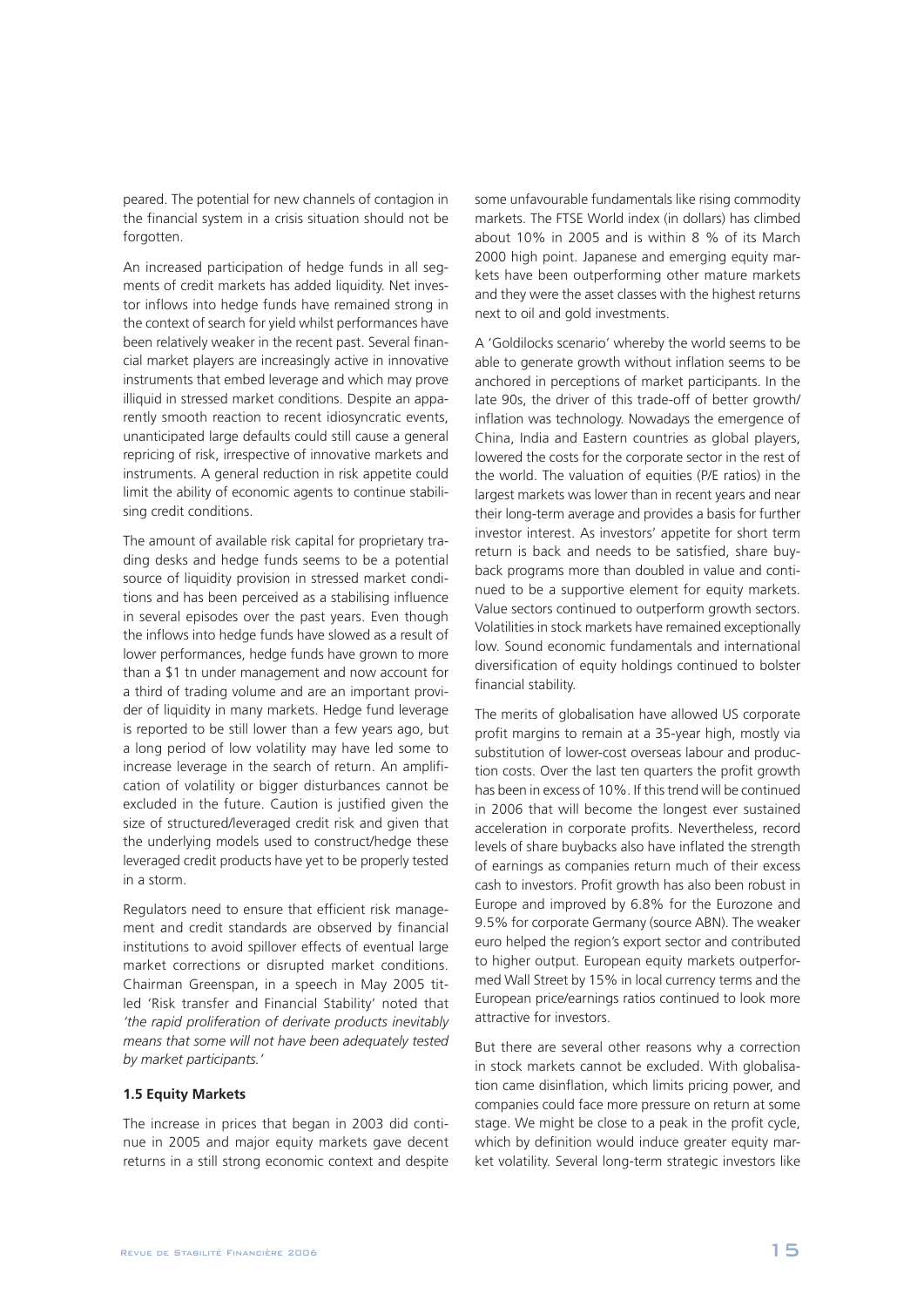pension funds and insurance companies, encouraged by regulators, are switching from equities to bonds or other alternative investments because they consider equities unreliable to match growing long-term liabilities. An inversion of the US yield curve is perceived traditionnally as a precursor of economic weakness. Signs in a change of the economic trend, some exogenous shock, further corporate governance failures or excess complacency, make the equity markets vulnerable after the recovery that started in 2003. Global economic growth has aggregated 20% over the past 5 and half years according to IMF data and on that basis the rise of equity indices is not that spectacular. It also seems a paradox that, although corporate profits are high and share prices have been rising, this was not matched by a rise in business investments.

The rise in interest rates from a low level did not cause a problem for stock markets in 2005. Merger and acquisition activity went hand in hand with a rise in equity markets. European companies have equally become keener to exploit the arbitrage between low cost of capital and the high return on capital. The role of private equity groups has been on the rise as firms attracted huge amount of capital. Underfunded pension schemes were turning to alternative assets such as private equity. In 2005 private equity attracted a record \$ 261 bn worldwide, beating its high in 2000. According to Thompson Venture Economics, returns for the year to September rose to 27 % compared to 12% annual returns over the last 10 years. In Europe, the buy-out market passed 100 bn for the first time. The UK industry accounted for 52% of all private equity activity in Europe and private equity has accounted for 30% of M&A from 1999-2005. Issues of good transparency, governance and valuation of portfolios need to be monitored closely to ensure financial stability.

## **1.6 Commodity markets**

In the low yield environment investors have increasingly turned to commodities in search of additional return. Like in the financial sector, the rapid money supply growth has pushed new money in the commodity sector and appears to chase price inflation as it moves from one asset class to another.

A broad range of commodities experienced significant price appreciation and speculative interest. The price in copper has more than doubled in the last two years. Demand for gold as a portfolio investment and alternative investment class has also increased. The price of gold continued to rise in 2005 from the nadir of July 1999 when gold traded at USD 253/oz. The pace of the

ascent accelerated sharply towards year-end to a level above USD 550/oz reaching a 25-year high. Structural factors – primarily reduced mining and official sector supply and increased demand of jewellery, especially out of Asia – were often cited as the drivers of gold's rally in recent years. But the acceleration in the bullion's price seen in the second half of the year was based on additional factors. Speculative demand has produced a momentum-driven market and accounted for the dramatic price surge towards year-end. In the context of rising foreign exchange reserves and international reserve diversification there have been rumours that emerging market and petroleum exporting countries would be diversifying holdings away from the USD into the gold market. Even though inflationary expectations overall remained contained, the still prevailing accommodative monetary policy seems to have convinced several investors to consider gold in its traditional role of store-of-value as a hedge against inflation. In a scenario of financial stability and fiscal prudence, gold's monetary role had retreated into the background. In a world of massive deficit spending, inflating currencies and financial imbalances it appears that gold's monetary role is reasserting itself and the rise in the gold price is seen by some market participants as an early warning of a potential crisis. Gold and precious metals are perceived as one of the only asset classes that should perform well in either an inflationary or deflationary scenario.

The price of crude oil, driven by global demand continued to rise in 2005 even though OPEC continued to raise output considerably. The price of a barrel of West Texas Intermediate (WTI), the principal benchmark crude, rose in August close to a level of \$70. Prices thereafter moderated but remain on high levels. One problem is a mismatch between the available grades of crude oil and refining technology. Geopolitical problems and the developments in the Middle East remain a major concern. But the biggest force moving the price may have been speculation, a large amount of net new investment entered the oil futures market this year. As a result, forward prices rose even more than spot prices for the largest part of the year.

# **1.7 Summary of financial market developments in 2005**

The combination of excess global liquidity and extremely low risk aversion has caused historically high valuations in various asset classes. At the current lower growth rates of liquidity, the impact on asset markets has not been severe and has not led to a major repri-